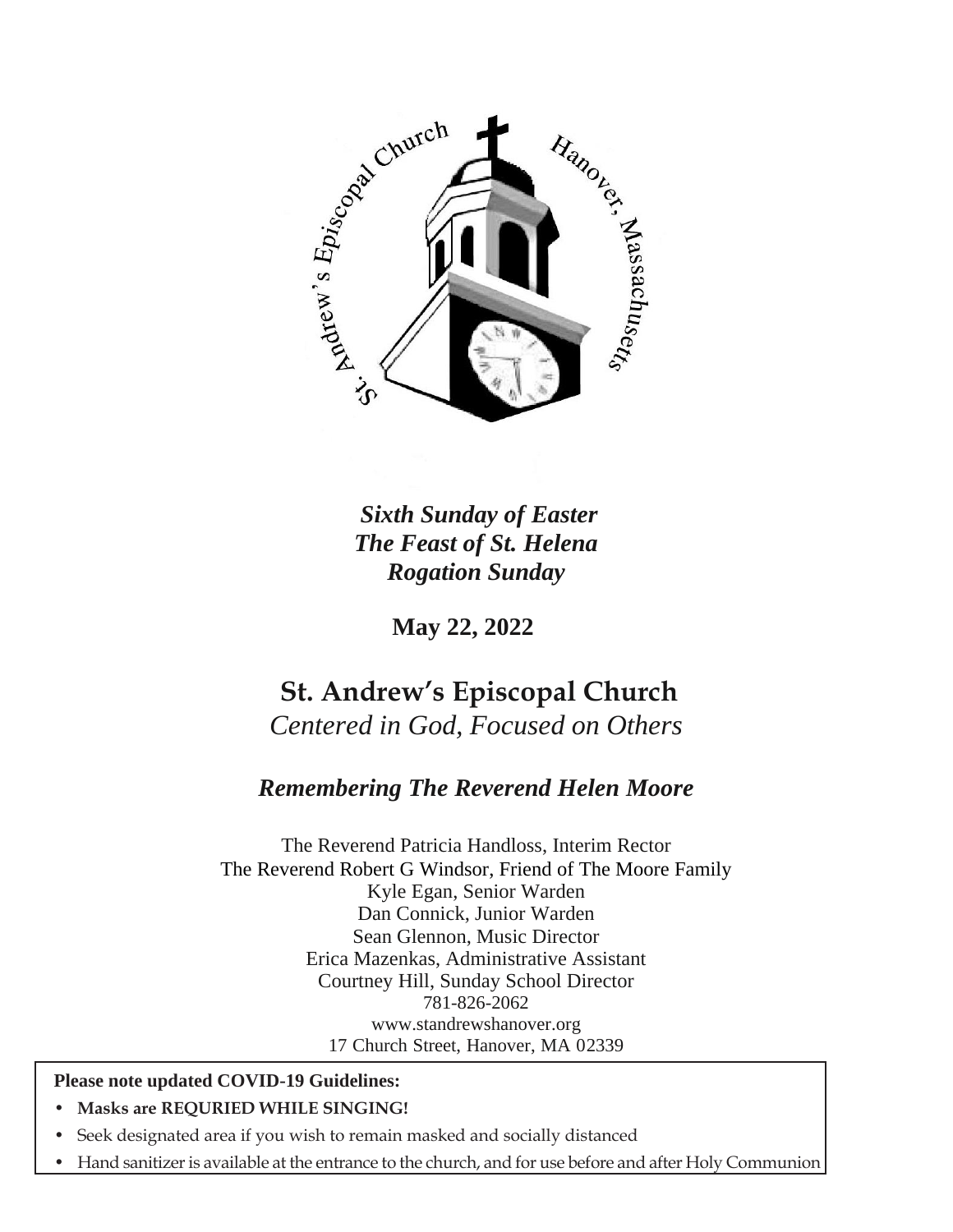# The Word of God

**ENTRANCE HYMN** *The strife is o'er, the battle done (Victory)* **(H 208)**

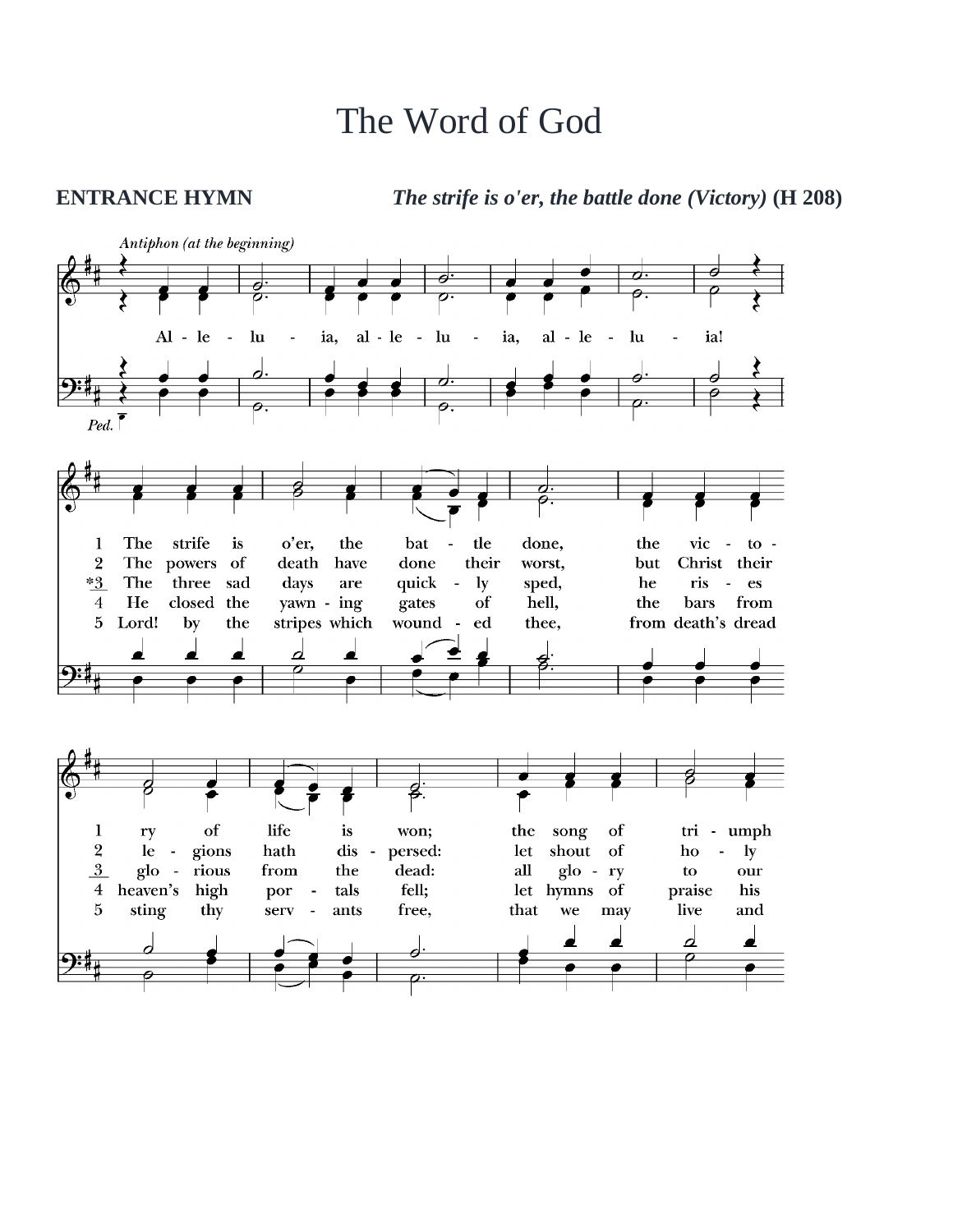

### **OPENING ACCLAMATION**

| Celebrant | Alleluia. Christ is risen.          |
|-----------|-------------------------------------|
| People    | The Lord is risen indeed. Alleluia. |

#### **OPENING PRAYER**

*Celebrant:* Almighty God, to you all hearts are open, all desires known, and from you no secrets are hid: Cleanse the thoughts of our hearts by the inspiration of your Holy Spirit, that we may perfectly love you, and worthily magnify your holy Name; through Christ our Lord. *Amen.*

#### **THE COLLECT OF THE DAY**

| Celebrant | The Lord be with you. |
|-----------|-----------------------|
| People    | And also with you.    |
| Celebrant | Let us pray.          |

**O God, you have prepared for those who love you such good things as surpass our understanding: Pour into our hearts such love towards you, that we, loving you in all things and above all things, may obtain your promises, which exceed all that we can desire; through Jesus Christ our Lord, who lives and reigns with you and the Holy Spirit, one God, for ever and ever.** *Amen***.**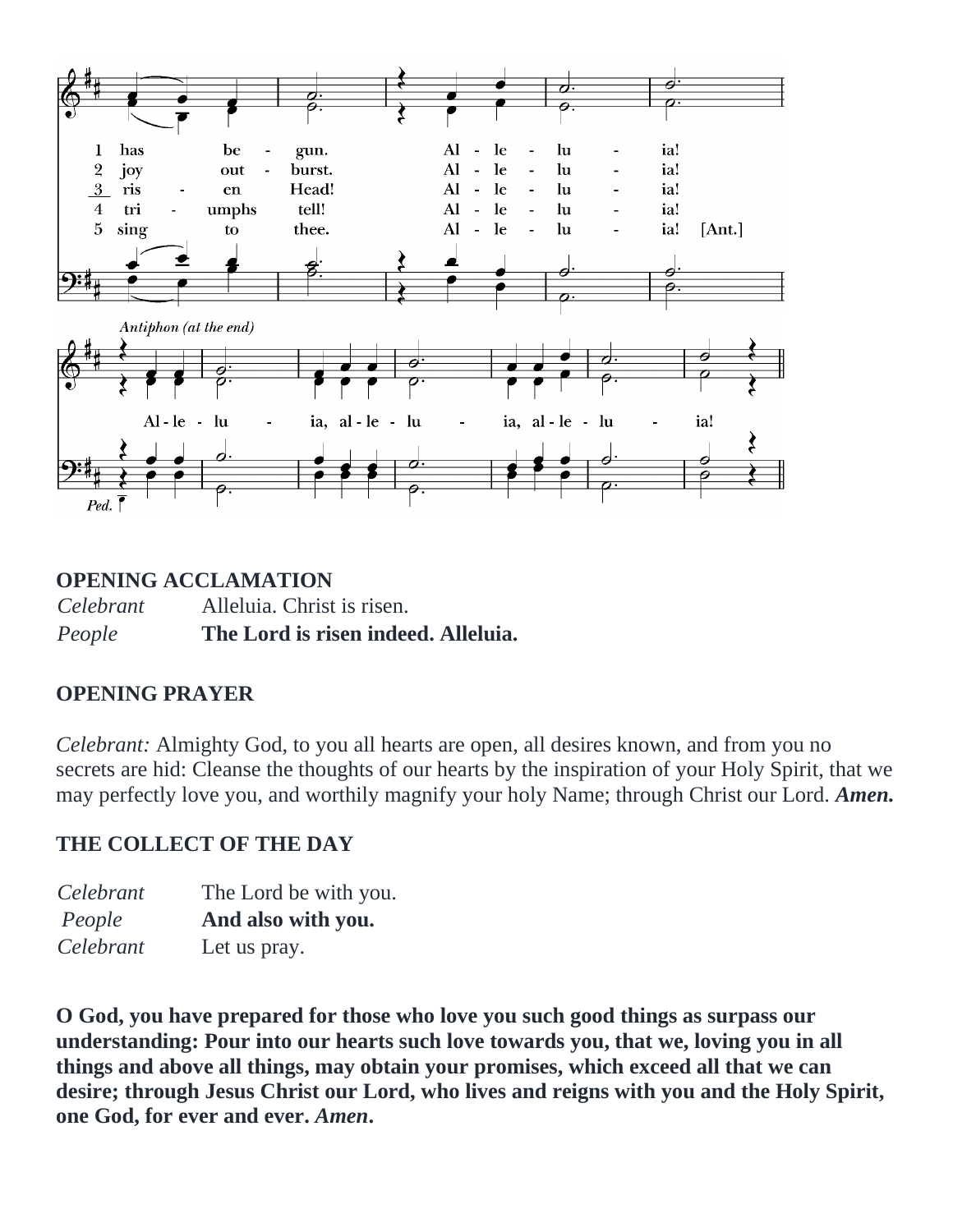#### *St. Helena Protector of the Holy Places*

**Most Merciful God, who blessed your servant Helena with such grace and devotion to you that she venerated the very footsteps of our Savior; Grant unto us the same grace that, aided by her prayers and example, we also may always behold your glory in the cross of your Son. Through the same Jesus Christ our Lord; who lives and reigns with you, in the unity of the Holy Spirit, one God, for ever and ever.** *Amen.* 

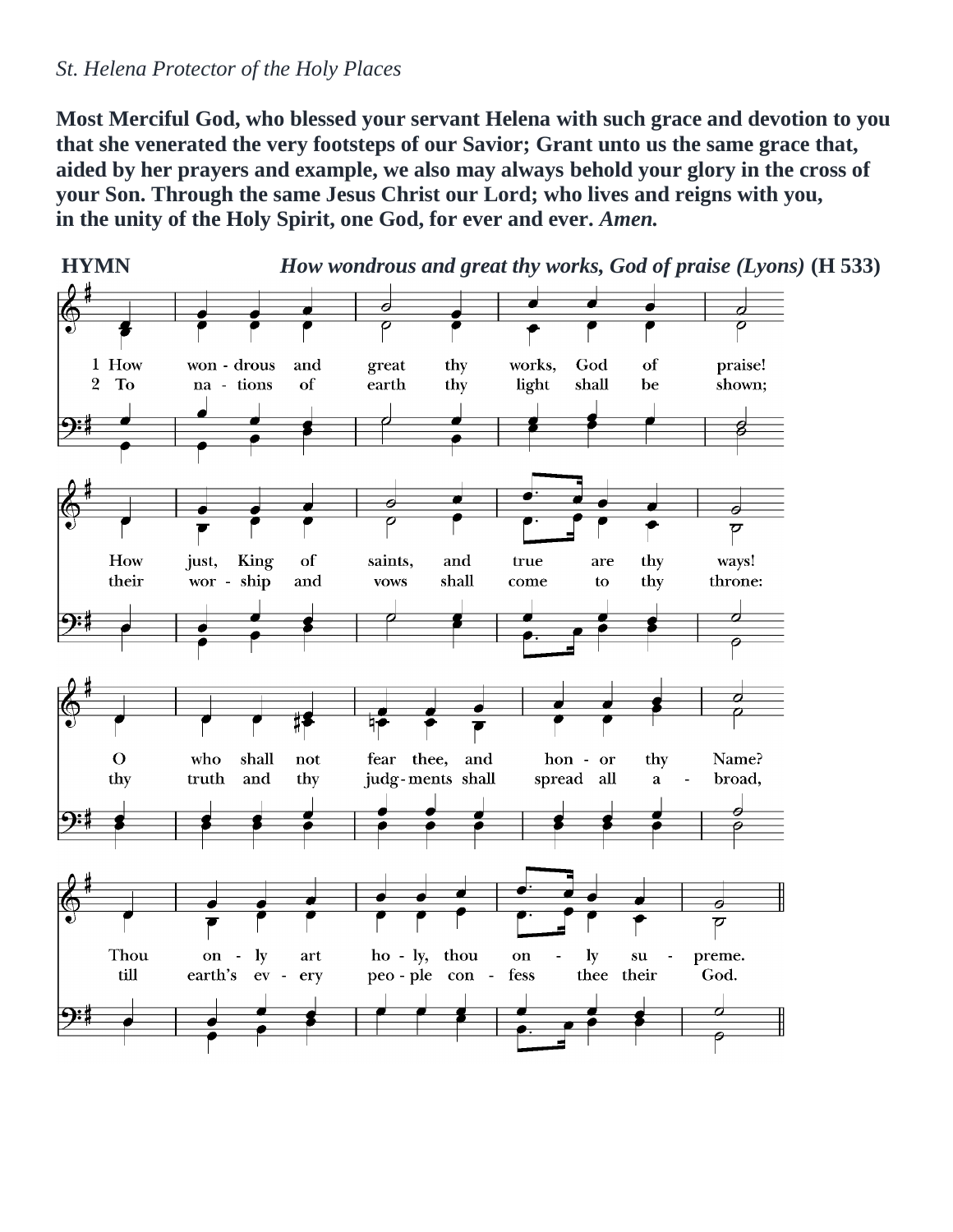# **THE LESSONS**

## **FIRST READING: MICAH 4: 1-4**

In days to come the mountain of the LORD's house shall be established as the highest of the mountains, and shall be raised up above the hills. Peoples shall stream to it, and many nations shall come and say:

 'Come, let us go up to the mountain of the LORD, to the house of the God of Jacob; that he may teach us his ways and that we may walk in his paths.'

For out of Zion shall go forth instruction, and the word of the LORD from Jerusalem. He shall judge between many peoples, and shall arbitrate between strong nations far away; they shall beat their swords into ploughshares, and their spears into pruning-hooks; nation shall not lift up sword against nation, neither shall they learn war anymore; but they shall all sit under their own vines and under their own fig trees, and no one shall make them afraid; for the mouth of the LORD of hosts has spoken.

| Reader | The Word of the Lord.    |
|--------|--------------------------|
| People | <b>Thanks be to God.</b> |

# **Psalm 67 from the St. Helena Psalter**

Be merciful to us, O God, and bless us; show us the light of your countenance and come to us. **Let your ways be known upon earth, your saving health among all nations.** Let the peoples praise you, O God; let all the peoples praise you. **Let the nations be glad and sing for joy, for you judge the peoples with equity and guide all the nations upon earth.** Let the peoples praise you, O God; let all the peoples praise you. **The earth has brought forth its increase; may you, our own God, give us your blessing**. May you give us your blessing, and may all the ends of the earth stand in awe of you.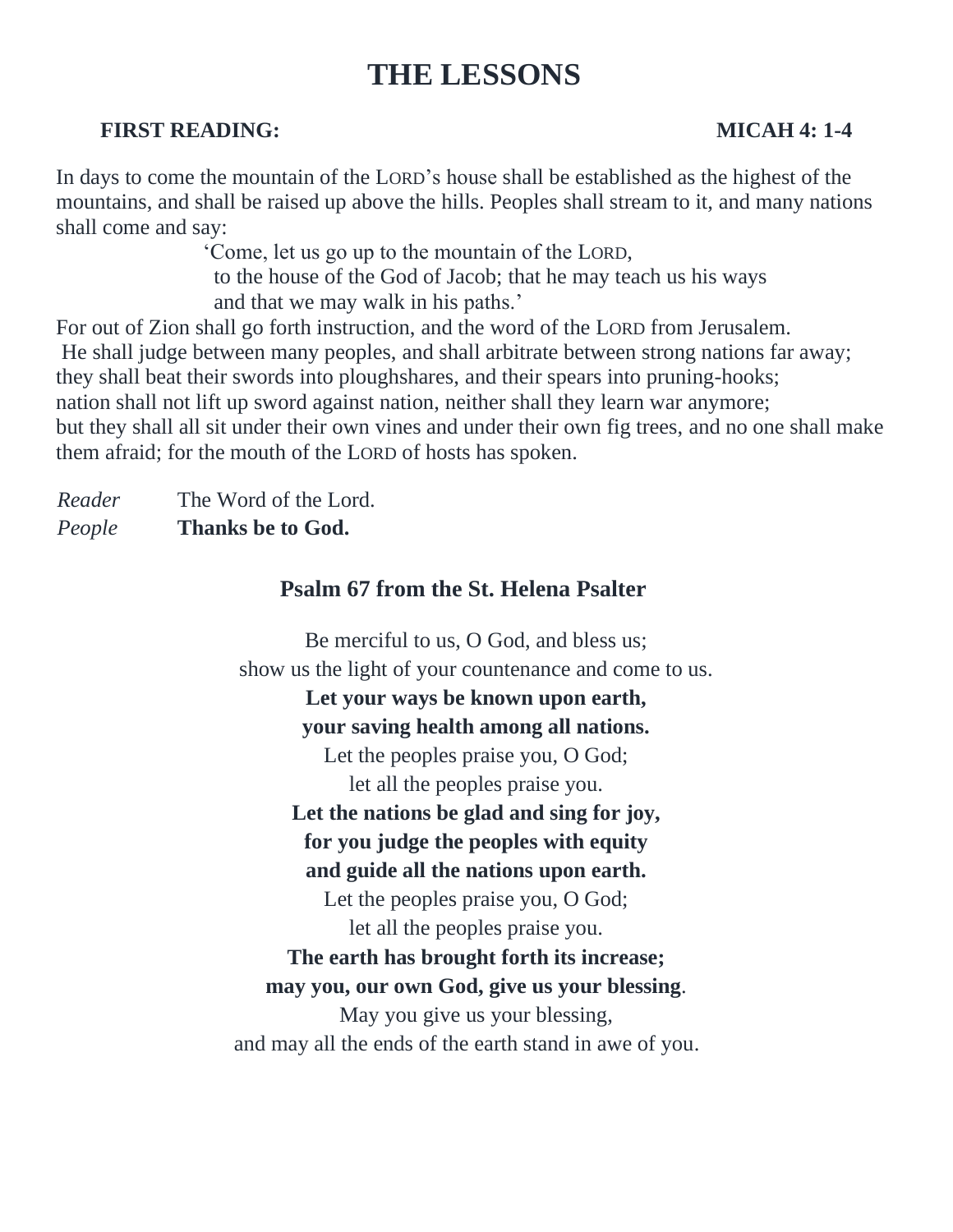A Reading from the Revelation of John.

In the spirit [the angel] carried me away to a great, high mountain and showed me the holy city Jerusalem coming down out of heaven from God.

I saw no temple in the city, for its temple is the Lord God the Almighty and the Lamb. And the city has no need of sun or moon to shine on it, for the glory of God is its light, and its lamp is the Lamb. The nations will walk by its light, and the kings of the earth will bring their glory into it. Its gates will never be shut by day—and there will be no night there. People will bring into it the glory and the honor of the nations.

But nothing unclean will enter it, nor anyone who practices abomination or falsehood, but only those who are written in the Lamb's book of life.

Then the angel showed me the river of the water of life, bright as crystal, flowing from the throne of God and of the Lamb through the middle of the street of the city. On either side of the river is the tree of life with its twelve kinds of fruit, producing its fruit each month; and the leaves of the tree are for the healing of the nations. Nothing accursed will be found there anymore. But the throne of God and of the Lamb will be in it, and his servants will worship him; they will see his face, and his name will be on their foreheads. And there will be no more night; they need no light of lamp or sun, for the Lord God will be their light, and they will reign forever and ever.

*Reader* The Word of the Lord. *People* **Thanks be to God.**

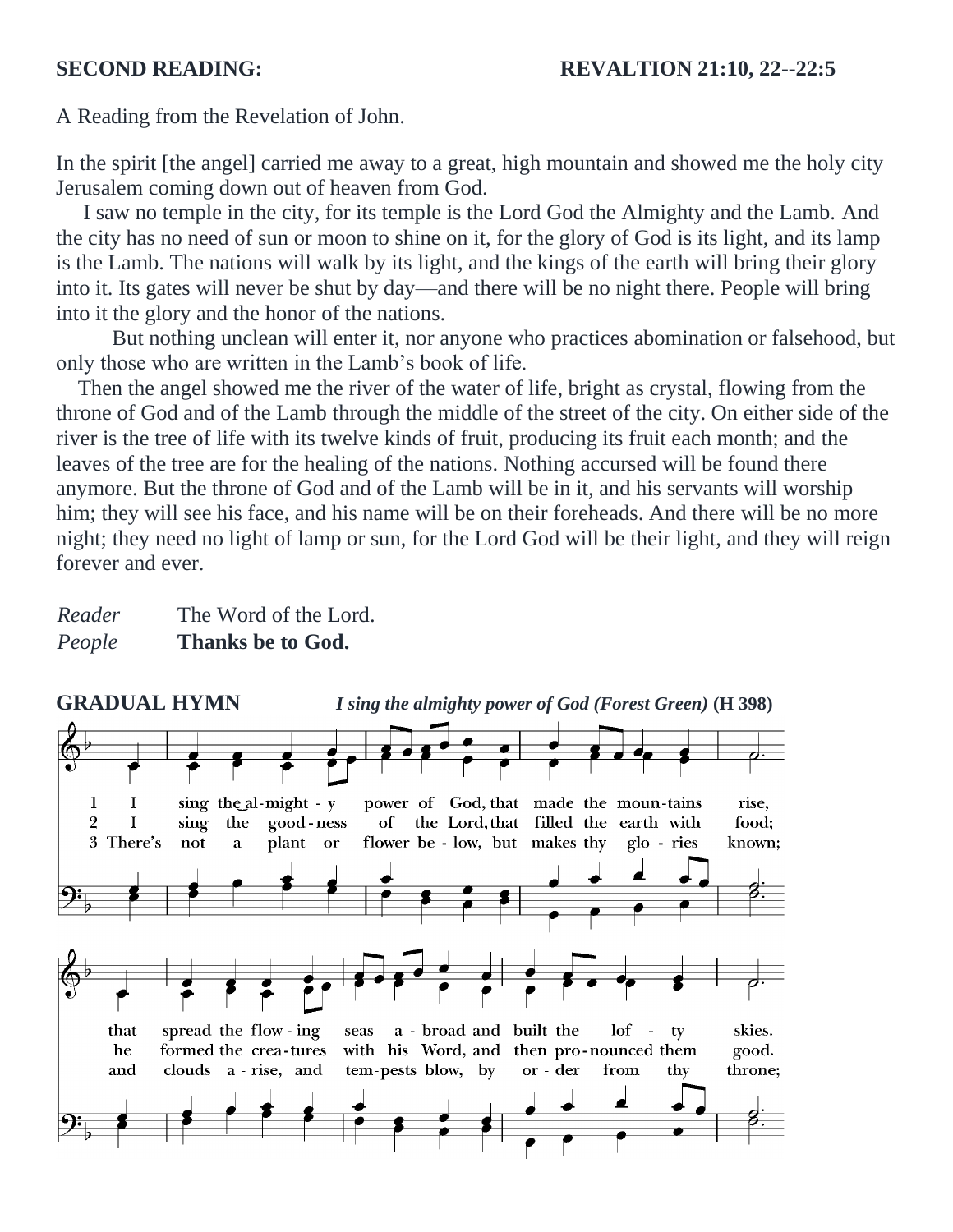

**GOSPEL: John 14:23-29**

*Celebrant* The Holy Gospel of our Lord Jesus Christ according to John. *People* **Glory to you, Lord Christ.**

Jesus [said to Judas (not Iscariot),] "Those who love me will keep my word, and my Father will love them, and we will come to them and make our home with them. Whoever does not love me does not keep my words; and the word that you hear is not mine, but is from the Father who sent me.

"I have said these things to you while I am still with you. But the Advocate, the Holy Spirit, whom the Father will send in my name, will teach you everything, and remind you of all that I have said to you. Peace I leave with you; my peace I give to you. I do not give to you as the world gives. Do not let your hearts be troubled, and do not let them be afraid. You heard me say to you, 'I am going away, and I am coming to you.' If you loved me, you would rejoice that I am going to the Father, because the Father is greater than I. And now I have told you this before it occurs, so that when it does occur, you may believe."

| Celebrant | The Gospel of the Lord.     |
|-----------|-----------------------------|
| People    | Praise to you, Lord Christ. |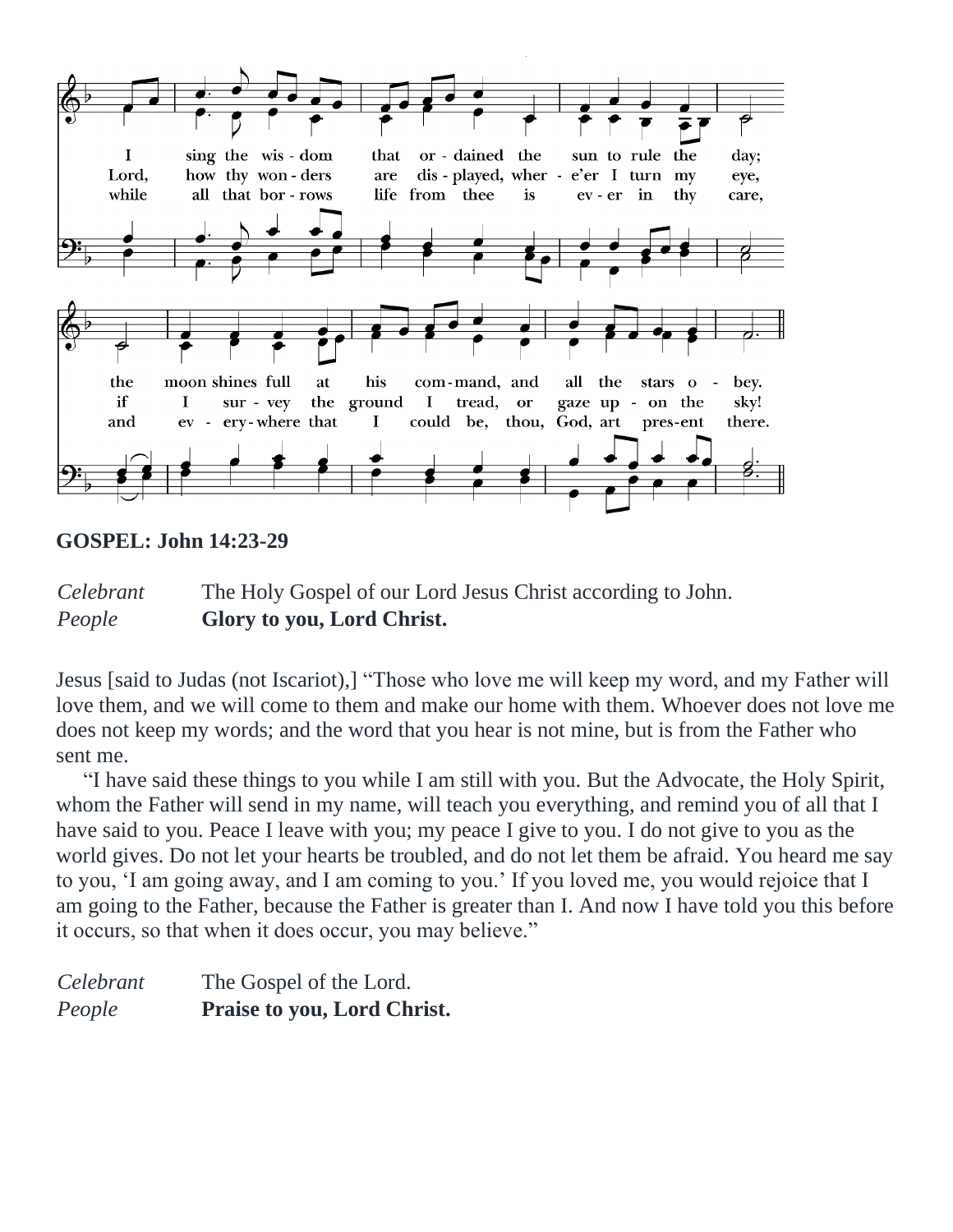*According to Helen's beloved husband, Tom, when she was discerning her call to the priesthood, the words from John 21:17 kept coming to her: "Feed my sheep." At Helen's ordination to the priesthood, the preacher charged her with embracing the mystery of our faith like a child approaches God's gift of life with wonder. In loving tribute of that mission bestowed upon Helen 29 years ago, we offer the following hymn.*

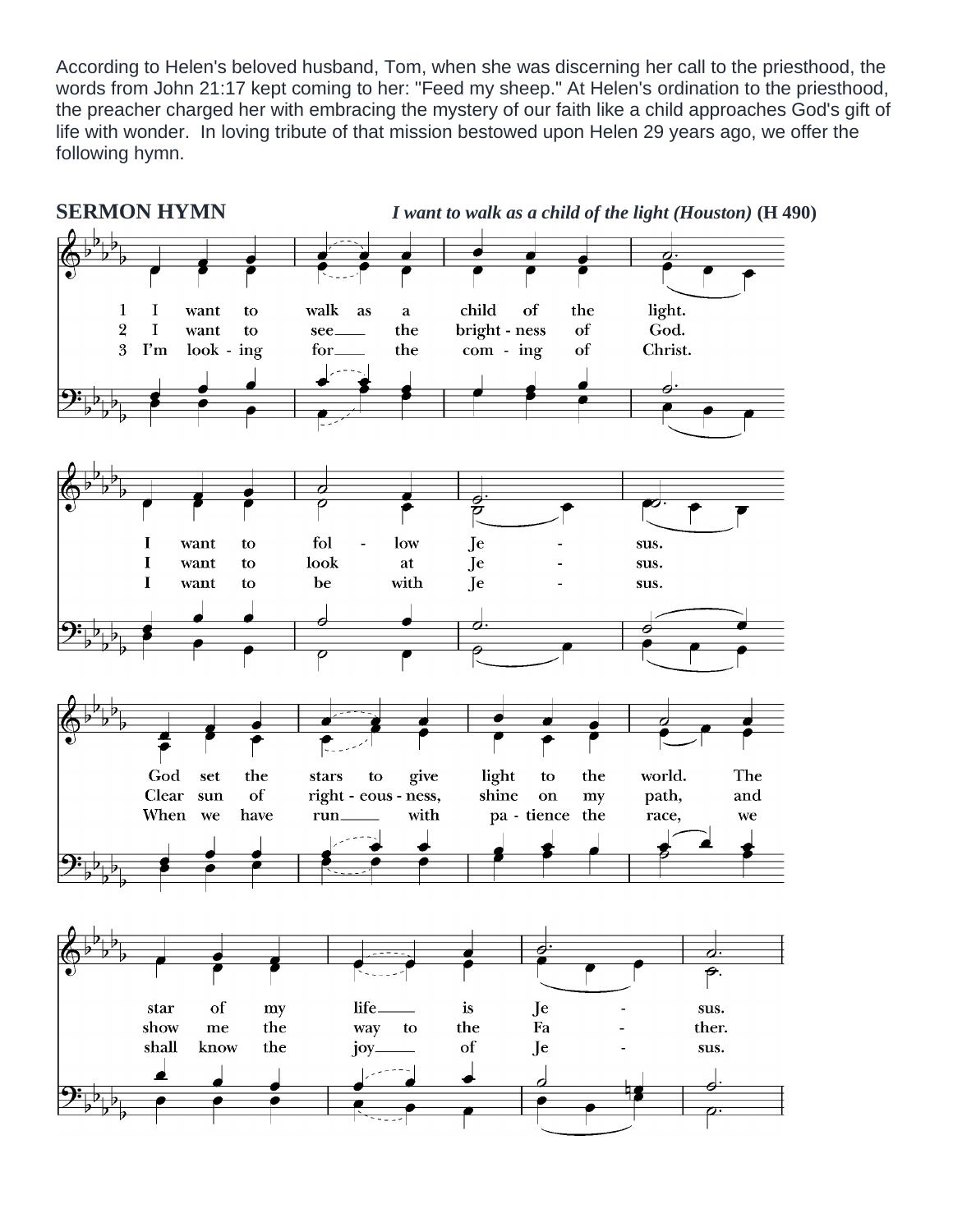

**THE SERMON** The Reverend Patricia Handloss

#### **THE CREED**

**We believe in one God, the Father, the Almighty, maker of heaven and earth, of all that is, seen and unseen. We believe in one Lord, Jesus Christ, the only Son of God, eternally begotten of the Father, God from God, Light from Light, true God from true God, begotten, not made, of one Being with the Father. Through him all things were made. For us and for our salvation he came down from heaven: by the power of the Holy Spirit he became incarnate from the**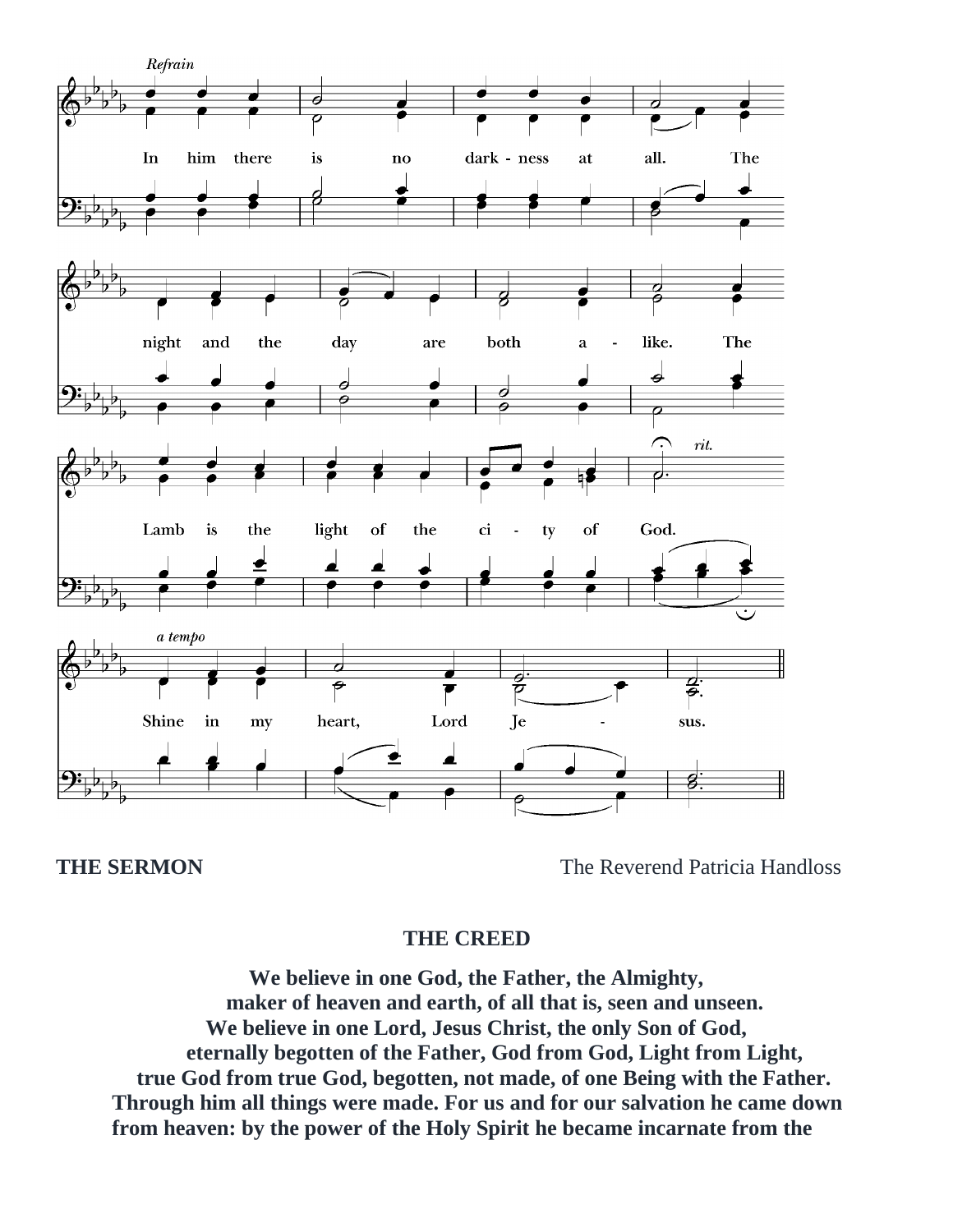**Virgin Mary, and was made man. For our sake he was crucified under Pontius Pilate; he suffered death and was buried. On the third day he rose again in accordance with the Scriptures; he ascended into heaven and is seated at the right hand of the Father. He will come again in glory to judge the living and the dead, and his kingdom will have no end. We believe in the Holy Spirit, the Lord, the giver of life, who proceeds from the Father and the Son. With the Father and the Son he is worshiped and glorified. He has spoken through the Prophets. We believe in one holy catholic and apostolic Church. We acknowledge one baptism for the forgiveness of sins. We look for the resurrection of the dead, and the life of the world to come.** *Amen.*

#### **THE PRAYERS OF THE PEOPLE**

O God, we pray for your holy Catholic Church; *That we all may be one.*

Grant that every member of the Church may truly and humbly serve you; *That your Name may be glorified by all people.*

We pray for all bishops, priests, and deacons; *That they may be faithful ministers of your Word and Sacraments.*

We pray for all who govern and hold authority in the nations of the world; *That there may be justice and peace on the earth.*

Give us grace to do your will in all that we undertake; *That our works may find favor in your sight.*

Have compassion on those who suffer from any grief or trouble; *That they may be delivered from their distress.*

> Give to the departed eternal rest. *Let light perpetual shine upon them.*

We praise you for your saints who have entered into joy; *May we also come to share in your heavenly kingdom.*

Let us pray for our own needs and those of others.

*Celebrant:* Almighty and eternal God, ruler of all things in heaven and earth: Mercifully accept the prayers of your people, and strengthen us to do your will; through Jesus Christ our Lord. *AMEN.*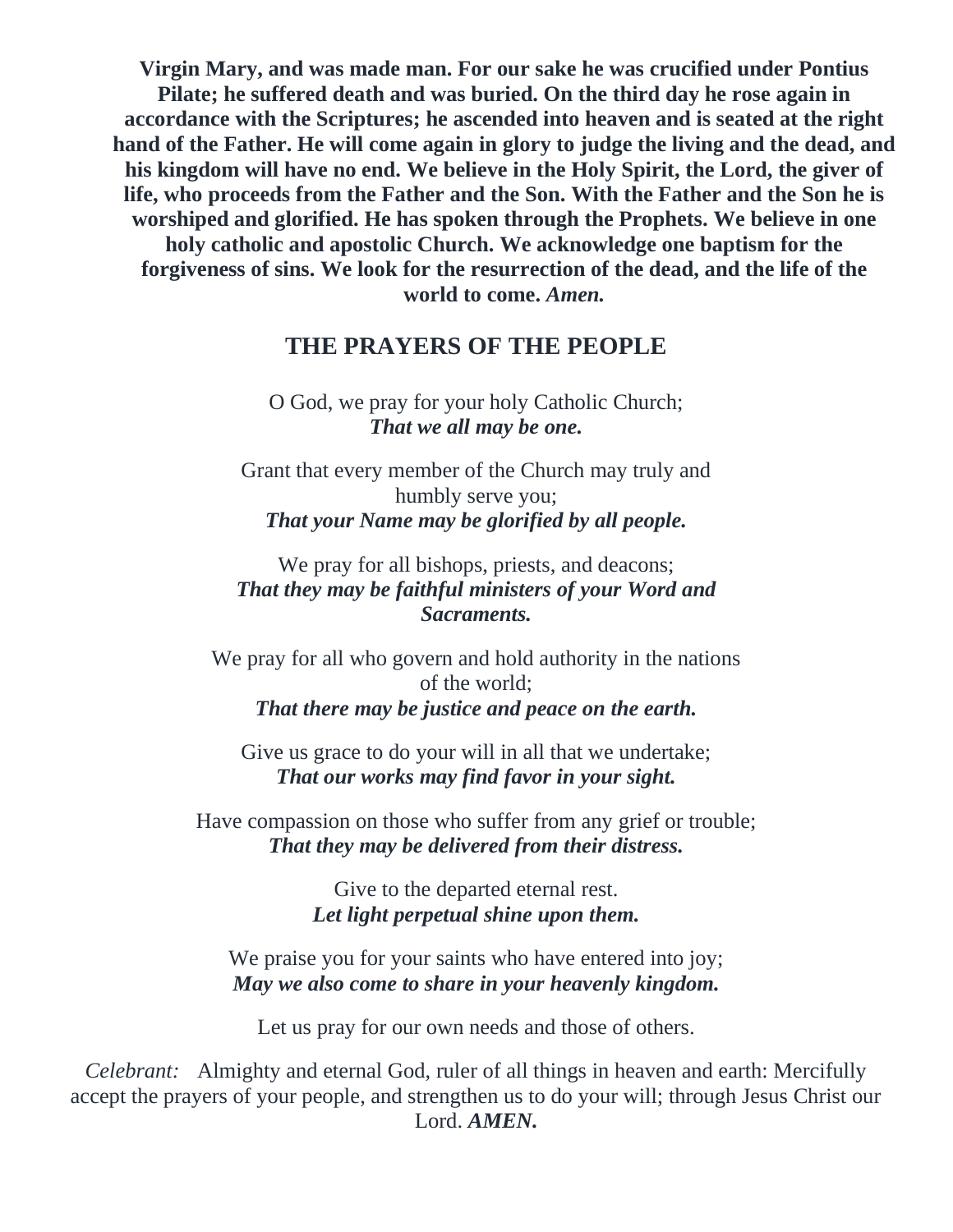#### **CONFESSION OF SIN**

*Celebrant:* Let us confess our sins against God and our neighbor.

*People*: **Most merciful God, we confess that we have sinned against you in thought, word, and deed, by what we have done, and by what we have left undone. We have not loved you with our whole heart; we have not loved our neighbors as ourselves. We are truly sorry and we humbly repent. For the sake of your Son Jesus Christ, have mercy on us and forgive us; that we may delight in your will, and walk in your ways, to the glory of your Name.** *Amen.*

*Celebrant:* Almighty God have mercy on you, forgive you all your sins through our Lord Jesus Christ, strengthen you in all goodness, and by the power of the Holy Spirit keep you in eternal life. *Amen.*

#### **THE PEACE**

| Celebrant | The peace of the Lord be always with you. |
|-----------|-------------------------------------------|
| People    | And also with you.                        |

# **THE HOLY COMMUNION**

#### **OFFERTORY SENTENCE**

Walk in Love as Christ loved us and gave himself for us.

#### **OFFERTORY ANTHEM**

Though with us for only a short time, Rev. Helen made an indelible mark on our faith community. In loving appreciation of her service to our parish, and in loving memory, the choir dedicates this anthem.

#### *Never Let Us Go (R.E. Schram)*

*God's love will never let us go. God's love will never let us go. It reaches down from heaven to everyone below. God's love will never let us go.* 

*God's love is deeper than the sea. God's love is deeper than the sea. Through Jesus' sacrifice, we're forgiven, you and me, God's love is deeper than the sea.*

*God's love will never let us go. God's love will never let us go; eternal, pure, and strong, it holds on and on and on. God's love will never let us go.*

*God's love will never let us go.*

**All things come of thee, O Lord, and of Thine own have we given Thee**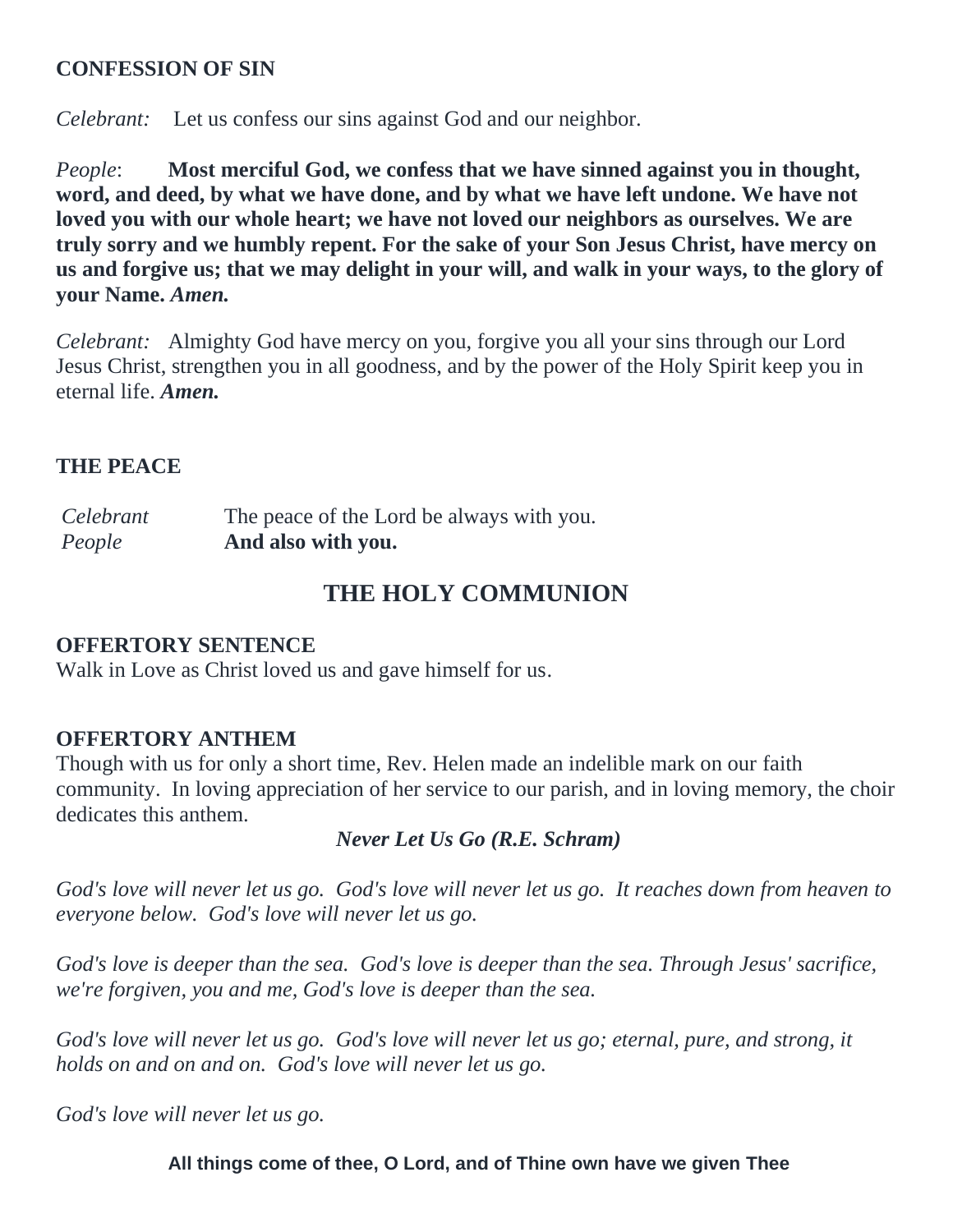# **THE GREAT THANKSGIVING**

The Spirit of God be with you. *And also, with you.* Lift your hearts to heaven *where Christ in glory reigns.* Let us give thanks to God. *It is right to offer thanks and praise.*

It is right indeed, it is our joy and our salvation, holy Lord, almighty, everlasting God, at all times and in all places to give you thanks and praise through Christ. You are the source of all life and goodness; through your eternal Word you have created all things from the beginning and formed us in your own image; male and female you created us.

When we sinned and turned away you called us back to yourself and gave Jesus to share our human nature. (By his death on the cross, he made the one perfect sacrifice for the sin of the world and freed us from the bondage of sin.) You raised him to life triumphant over death; you exalted him in glory. By his victory over death, the reign of sin is ended, a new age has dawned, a broken world is restored, and we are made whole once more. In him you have made us a holy people by sending upon us your holy and lifegiving Spirit. Therefore, with the faithful who rest in him, with angels and archangels and all the company of heaven, we proclaim your great and glorious name, forever praising you and saying:

> **Holy, holy, holy: God of mercy, giver of life; earth and sea and sky**

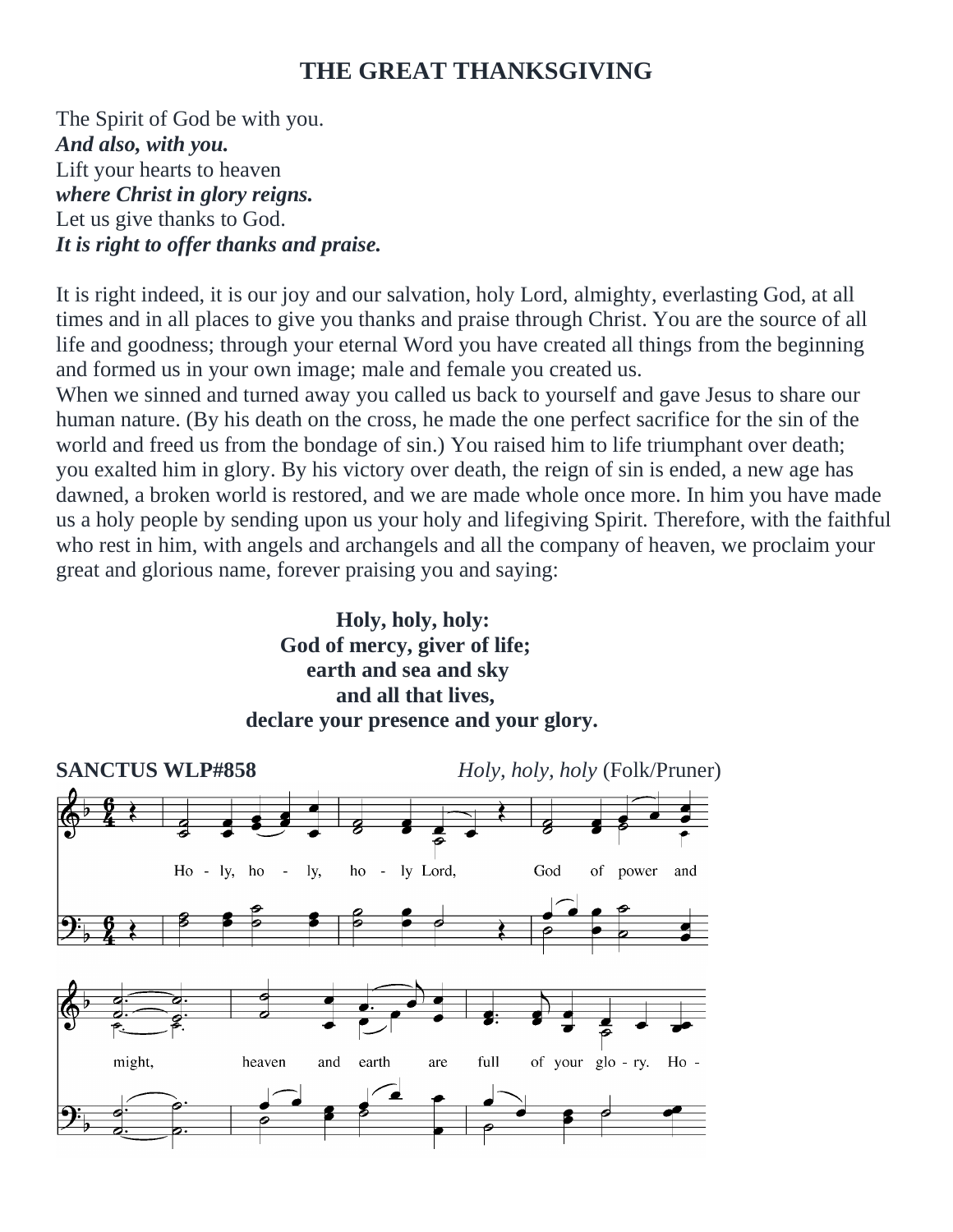

All glory to you, Giver of life sufficient and full for all creation. Accept our praises, living God, for Jesus Christ, the one perfect offering for the world,

who in the night that he was betrayed, took bread, and when he had given thanks, broke it, gave it to his disciples, and said:

Take, eat, this is my body which is given for you; do this to remember me.

After supper he took the cup; and when he had given thanks, he gave it to them and said: Drink this, all of you.

This is my blood of the new covenant, which is shed for you, and for many, to forgive sin. Do this as often as you drink it to remember me.

Therefore, God of all creation, in the suffering and death of Jesus our redeemer, we meet you in your glory. We lift up the cup of salvation and call upon your name.

Here and now, with this bread and wine, we celebrate your great acts of liberation, ever present and living in Jesus Christ, crucified, and risen, who was and is and is to come.

# **Amen! Come Lord Jesus.**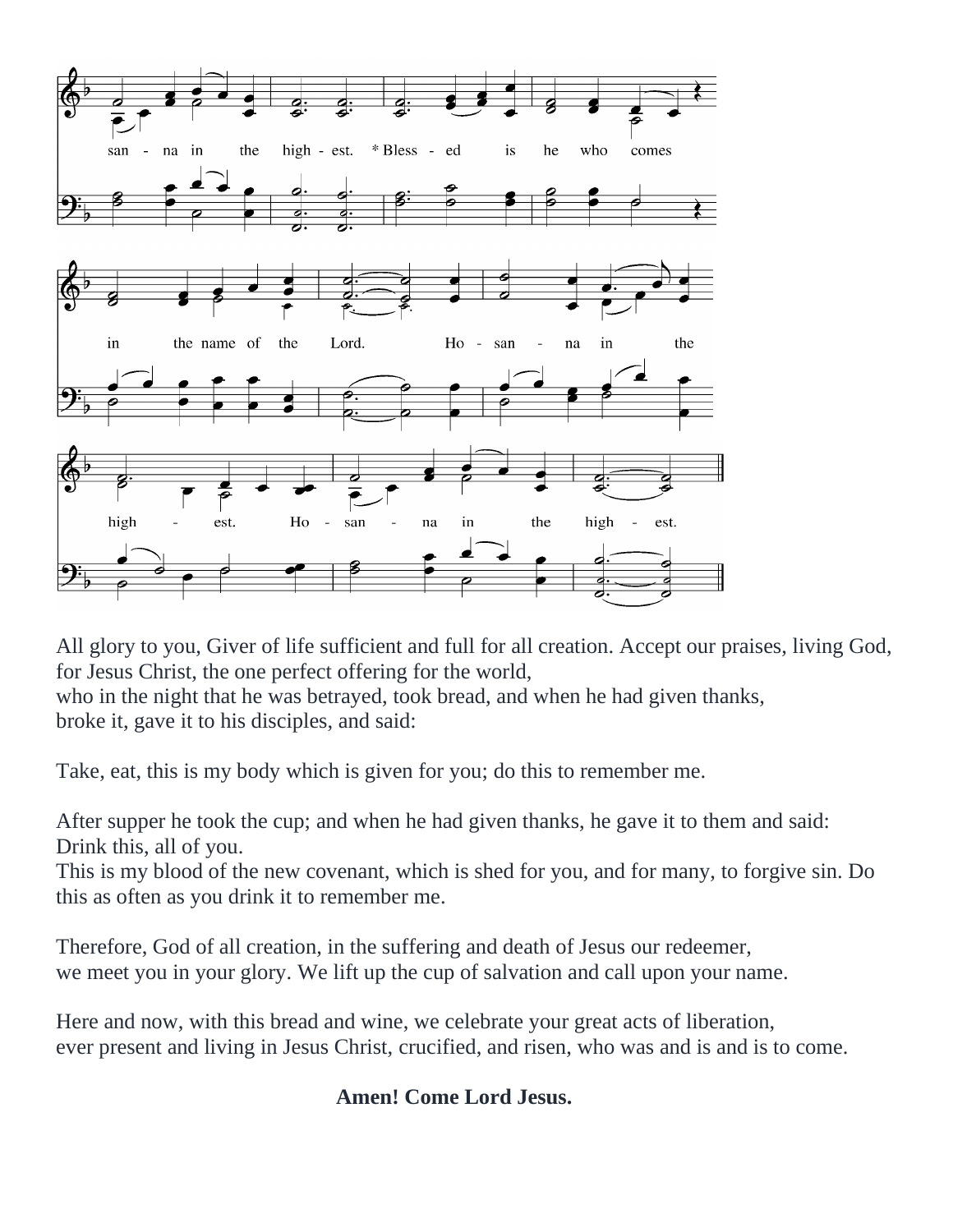May Christ ascended in majesty be our new and living way, our access to you, merciful God, and source of all new life. In Christ we offer ourselves to do your will.

Empower our celebration with your Holy Spirit, feed us with your life, fire us with your love, confront us with your justice, and make us one in the body of Christ with all who share your gifts of love.

> **Through Christ, in the power of the Holy Spirit, with all who stand before you in earth and heaven, we worship you, Creator God. Amen.**

## **THE LORD'S PRAYER**

And now, as our Savior Christ has taught us, we are bold to say,

**Our Father, who art in heaven, hallowed be thy Name, thy kingdom come, thy will be done, on earth as it is in heaven. Give us this day our daily bread. And forgive us our trespasses, as we forgive those who trespass against us. And lead us not into temptation, but deliver us from evil. For thine is the kingdom, and the power, and the glory, forever and ever.**

**Amen.**

# **THE BREAKING OF THE BREAD**

*Celebrant:* Christ our Passover is sacrificed for us; *People: therefore, let us keep the feast.*

#### **INVITATION**

*Celebrant:* The Gifts of God for the People of God. (All are welcome at Gods table. If you wish a blessing only, please cross your arms over your chest.)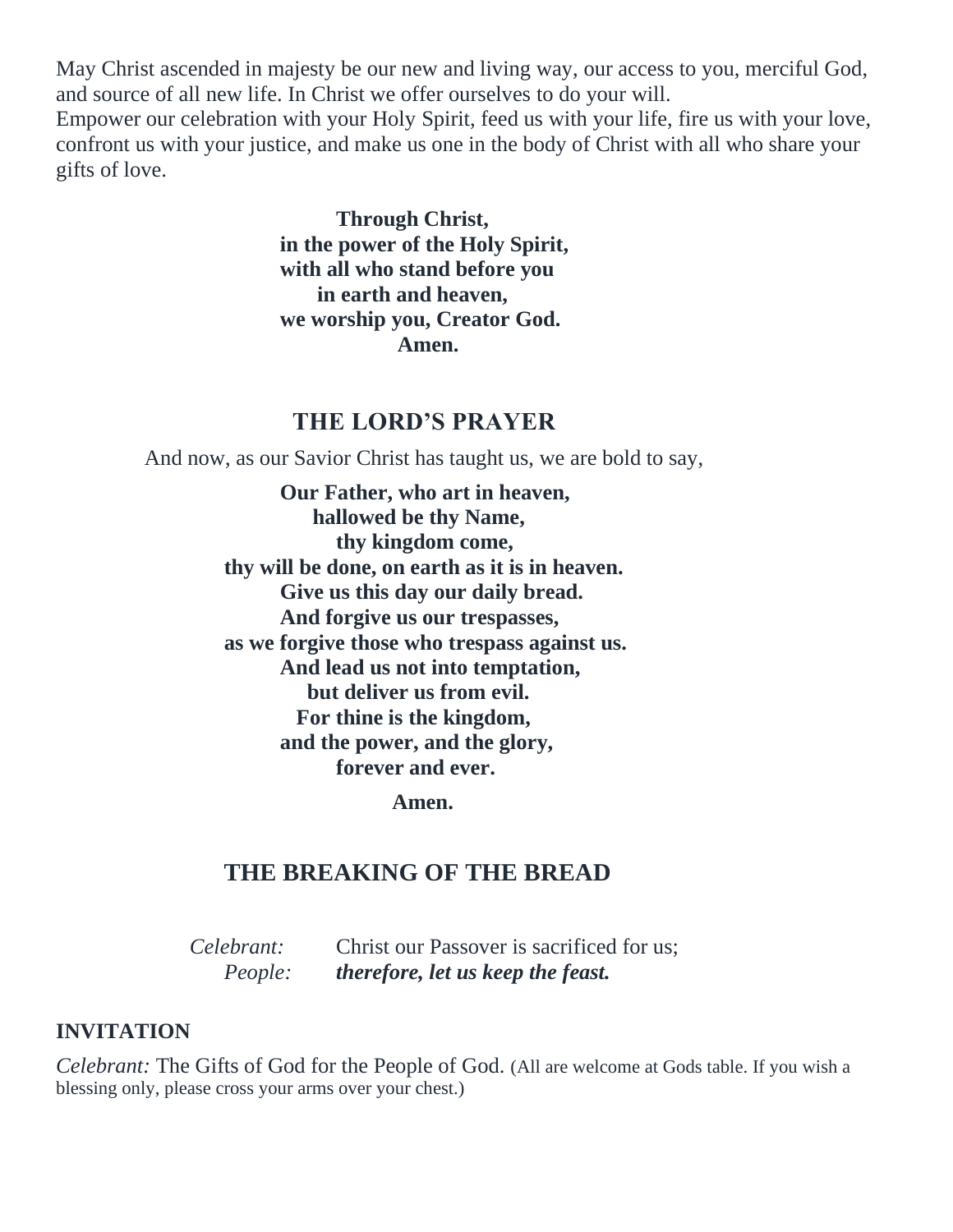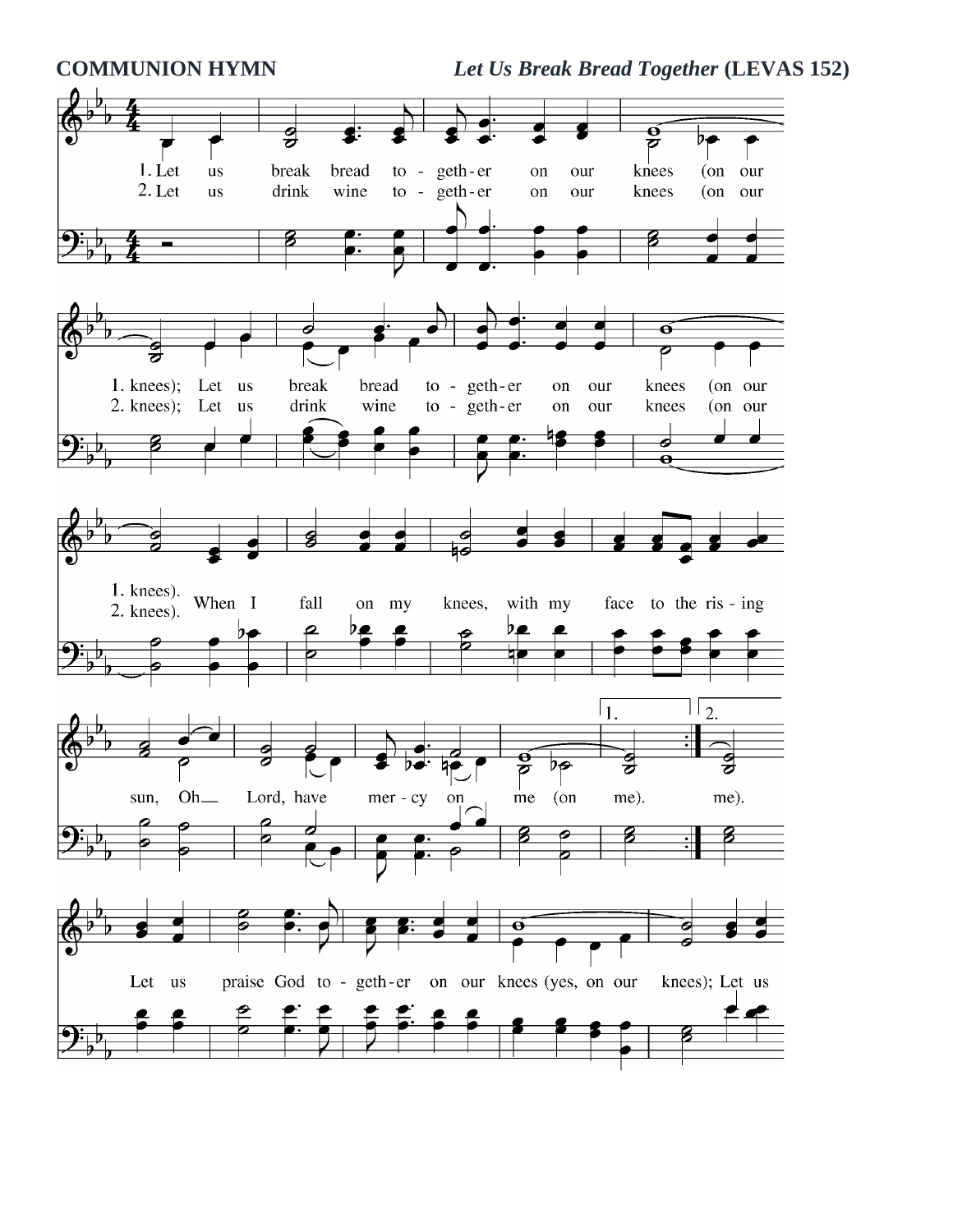

### **POST-COMMUNION PRAYER**

Let us pray.

Eternal God, heavenly Creator, you have graciously accepted us as living members of your Son our Savior Jesus Christ, and you have fed us with spiritual food in the Sacrament of his Body and Blood. Send us now into the world in peace, and grant us strength and courage to love and serve you with gladness and singleness of heart; through Christ our Lord. *AMEN*.

### **BLESSING**

The blessing of God, who has Created, Redeemed, and Sanctified you, be with you and remain with you for ever. *AMEN.*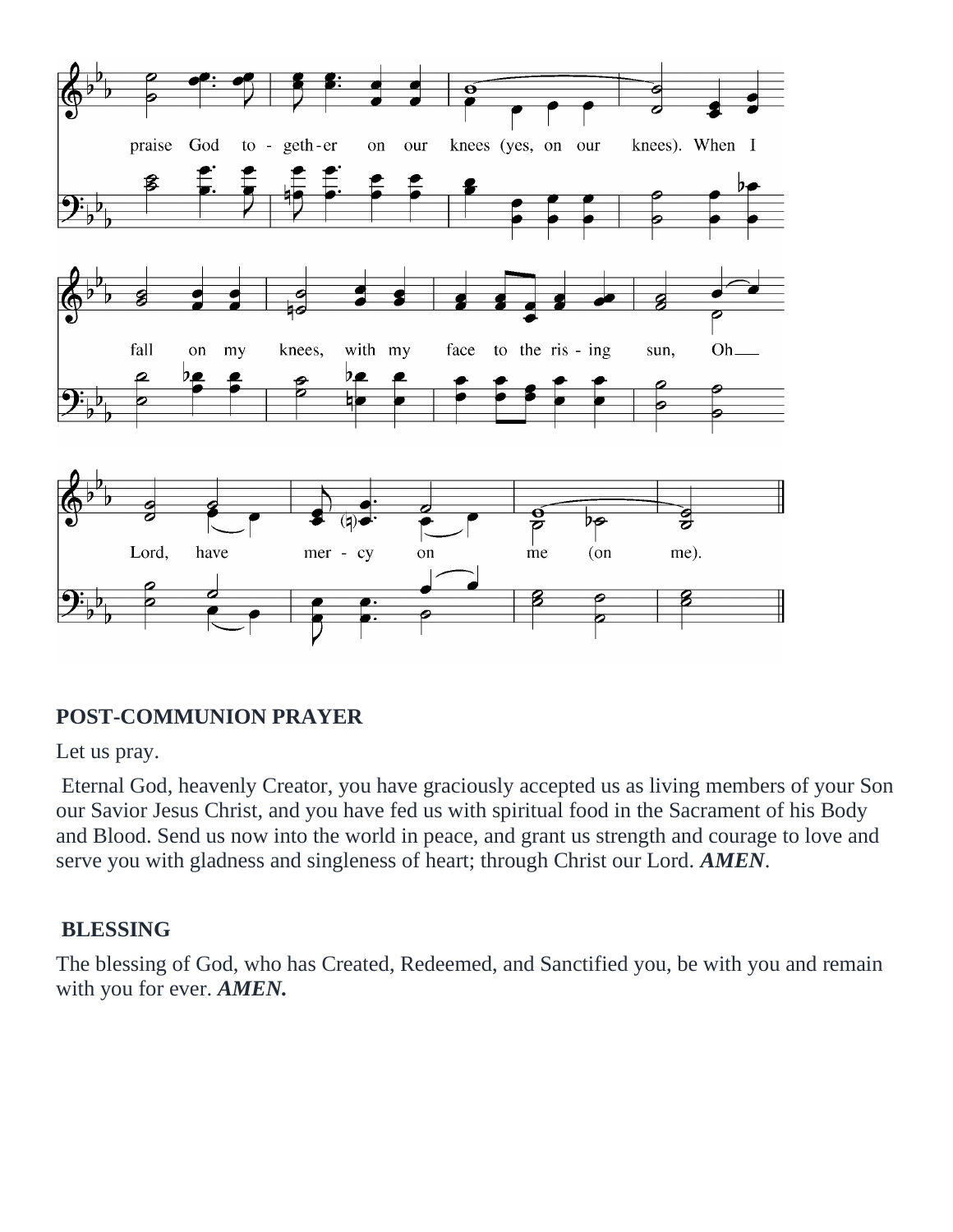

# **DISMISSAL**

*Celebrant* Alleluia! Alleluia! Let us go forth in the name of Christ. *People* **Thanks be to God. Alleluia! Alleluia!**

From riteplanning.com. Copyright © 2022 Church Publishing Inc. All rights reserved.